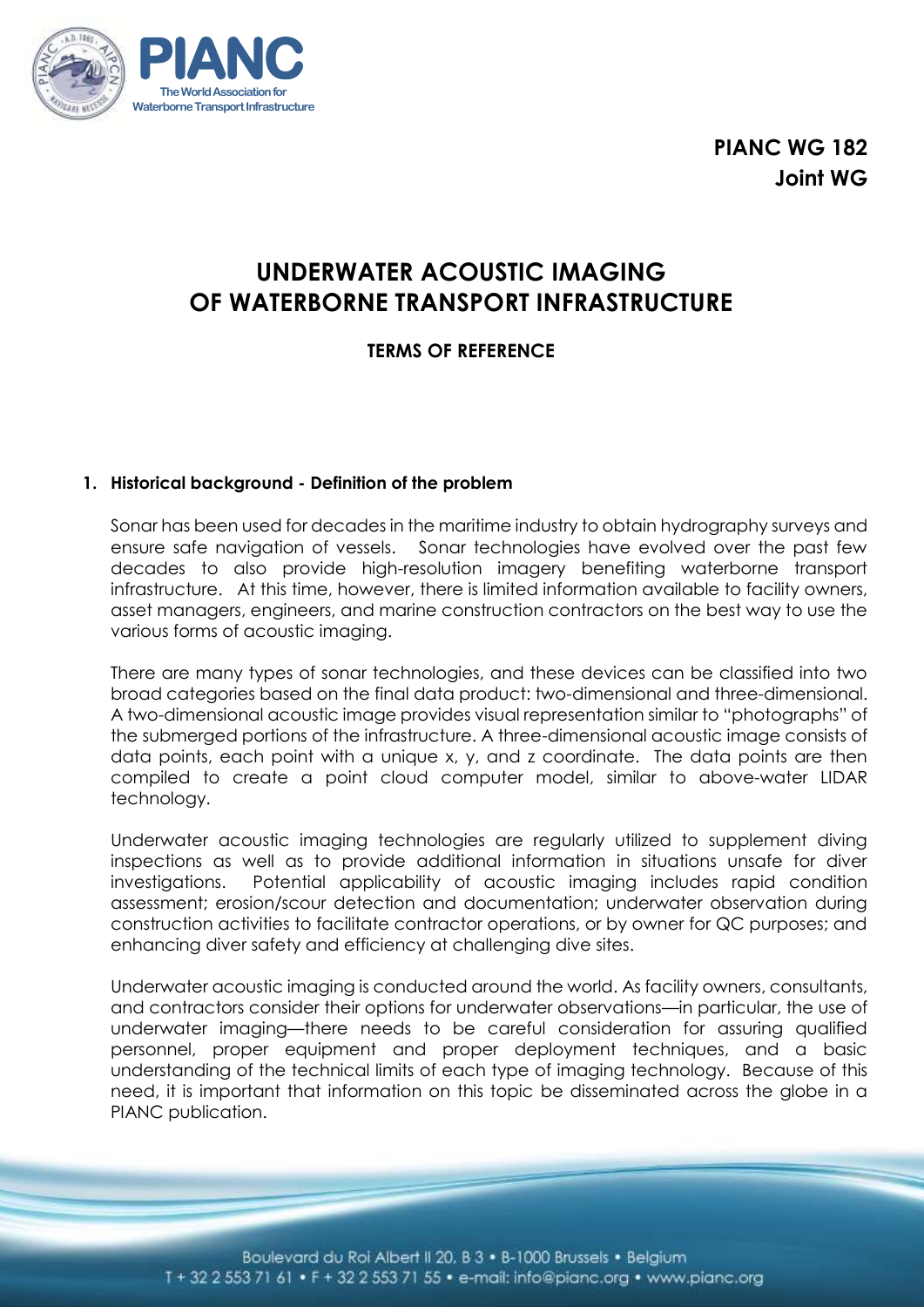## **2. Objectives**

The working group will publish a document on the use of underwater acoustic imaging related to waterborne transport infrastructure. This publication will provide best practice information. Various types of sonar technologies will be discussed including Single-Beam Echosounder Sonar, Side-Scan Sonar, Sector-Scanning Sonar, Mechanical Scanning Multi-Beam Sonar, Real-time Multi-Beam Sonar, and Swath Multi-Beam Sonar. Information will be provided on using both 2-D and 3-D images as part of other tasks. Case studies will include construction quality verification; monitoring the integrity of marine structures as part of routine maintenance; and documenting navigational hazards to aid in the removal effort. The document will refer to the technologies in general terms only without mention of specific manufacturers or brand names. However, an extensive list of all sonar device products and specifying organizations may be provided in the appendix so readers can obtain more information if desired.

### **3. Earlier reports to be reviewed**

While there has never been a PIANC document covering the topic of underwater imaging, the following reports relate to the need for infrastructure observations:

- PIANC (2013) Report WG129, Waterway Infrastructure Asset Maintenance Management, PIANC, Brussels.
- PIANC (2008) Report WG103, Life Cycle Management of Port Structures – Recommended Practice for Implementation, PIANC, Brussels.
- PIANC (2006) Report WG25, Maintenance and Renovation of Navigation Infrastructure, PIANC, Brussels.

### **4. Scope**

Assessment of the available body of knowledge on this topic indicates the need for additional documented case studies and a summary of the advantages and limitations of acoustic imaging. Therefore, the working group will report on this topic related to the use of acoustic imaging for underwater inspection in several situations including:

- Design Stage Data Gathering (e.g., new marine construction, rehabilitation of port/harbour structures, extension of breakwaters, etc.)
- Construction Monitoring Underwater (e.g., quality control, progress payments, pre-/post site conditions, etc.)
- Maritime Security Threat Assessments (e.g., detection of submerged explosives, intruder detection, etc.)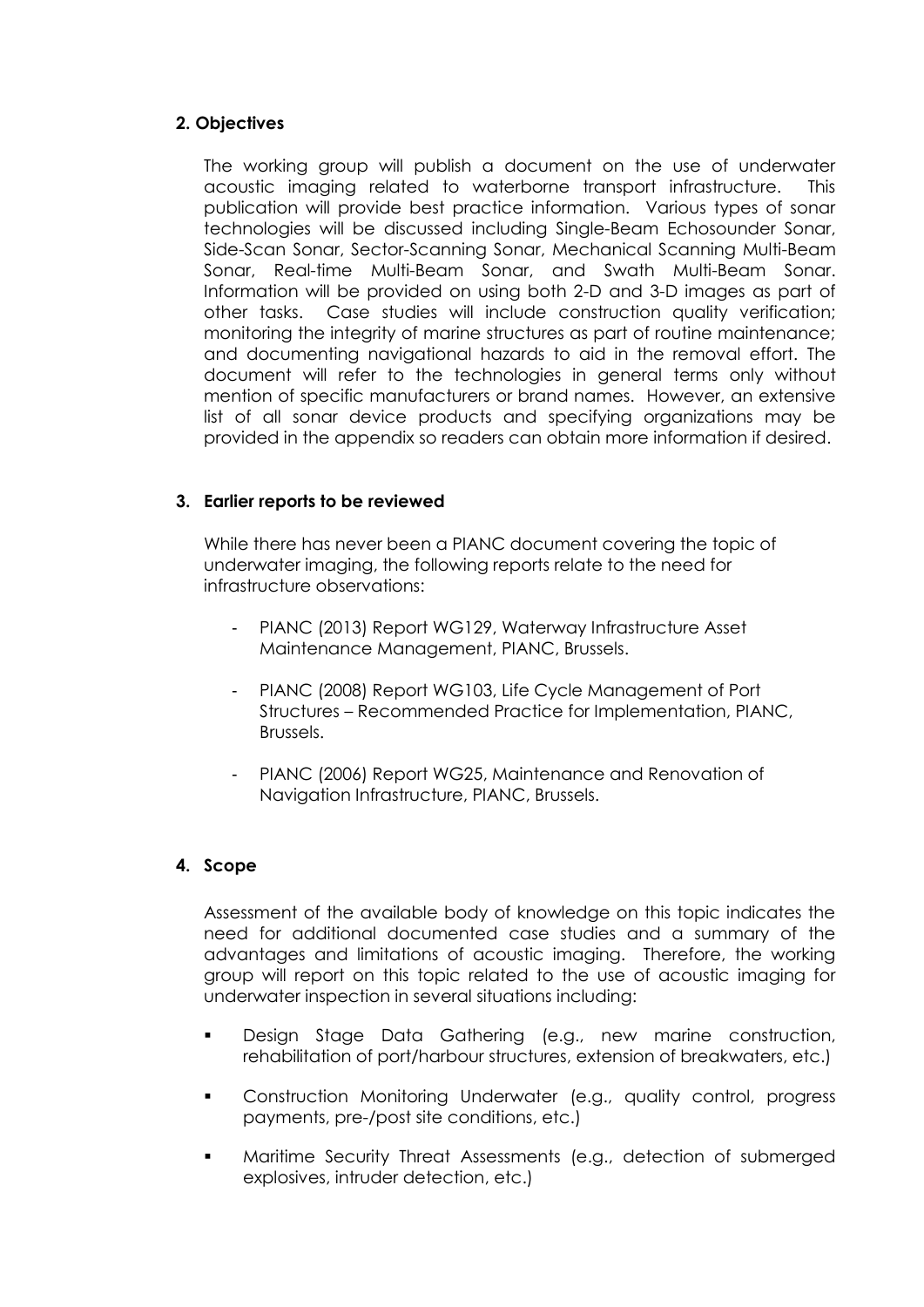- Documented Visual Representation (e.g., as-built plans, large scale defects on a structure, or submerged object / obstruction documentation)
- Diver Safety and Efficiency Enhancement (e.g., challenging dive sites such as fast current, heavy debris, extreme depth, polluted water, and dangerous marine life)
- Rapid Condition Assessment (e.g., verification of marine facility structure after an incident such as seismic event, vessel impact, extreme weather, etc.)
- Erosion/Scour Detection and Documentation (e.g., seabed/channel bottom movement monitoring and foundation exposure information)
- Evaluation of Infrastructure (e.g., maintenance decision-making data, asset management input, etc.)

#### **5. Intended product**

The report will be an international practice document for facility owners to resource the most appropriate technology and utilize the information with most efficient means depending on use (2-D images, 3-D images, point-cloud comparison studies, etc.) in the maritime industry.

#### **6. Working Group Membership**

It is anticipated that an international working group will be appointed with members experienced with underwater acoustic imaging infrastructure. One individual without detailed knowledge of acoustic imaging may be useful in the working group so long as they have other sonar surveying or transport inftrastructure management experience to contribute.

#### **7. Relevance to countries in transition**

Underwater imaging technologies can be used to help facility owners detect underwater obstructions and build more economical and durable structures.

### **8. Climate Change**

Water transport infrastructure will greatly be affected by climate change, and underwater imaging can be used by facility owners to